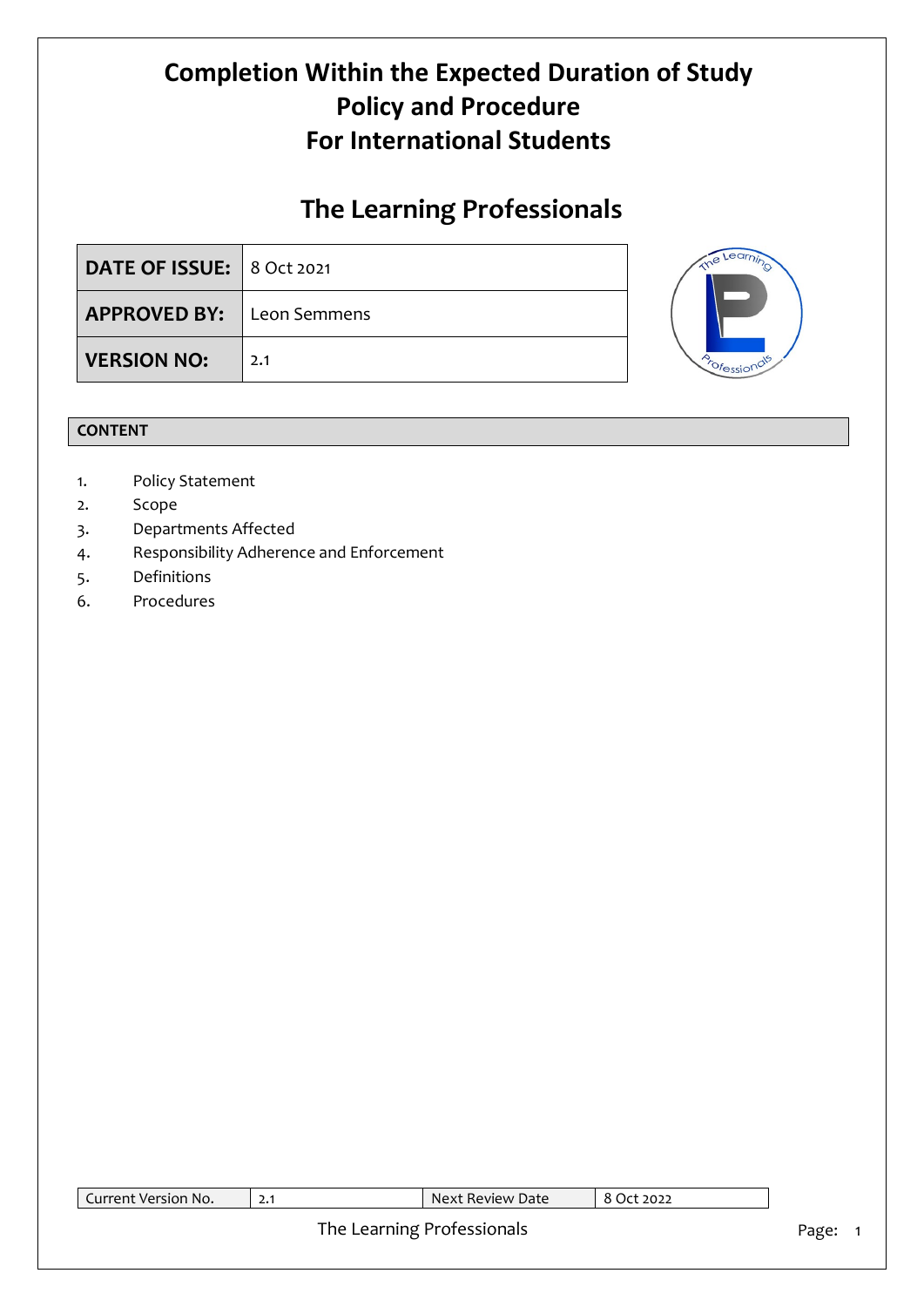## **1. POLICY STATEMENT**

The purpose of this policy is to define the system used to monitor and manage course duration for each full-time international student to ensure they complete their course within the expected duration as specified in their Confirmation of Enrolment (CoE) and meet performance requirements as defined in the National Code 2018, Standard 8.

This policy is made available to all stakeholders on The Learning Professionals website.

The Completion Within the Expected Duration policy applies to all international students enrolled in and studying VET courses at The Learning Professionals.

# **3. DEPARTMENTS AFFECTED**

This Policy applies to Admissions, Student Support, and all Training Departments.

### **4. RESPONSIBILITY, ADHERENCE AND ENFORCEMENT**

The CEO is responsible for this policy, ensuring staff, authorised education agents and students are aware of the requirements of student completion with the expected duration of study as specified on their CoE. The RTO Manager is responsible for the implementation of this policy.

The Student Support and Training Staff are responsible for the application of this policy.

#### **5. DEFINITIONS**

| Course        | A vocational qualification offered by The Learning Professionals                                                                                                                                                                                                                            |
|---------------|---------------------------------------------------------------------------------------------------------------------------------------------------------------------------------------------------------------------------------------------------------------------------------------------|
| <b>ASQA</b>   | The Australian Skills Quality Authority (ASQA) is the national<br>regulator for Australia's vocational education and training (VET)<br>sector.                                                                                                                                              |
| <b>COE</b>    | Confirmation of Enrolment.                                                                                                                                                                                                                                                                  |
| <b>CRICOS</b> | Commonwealth Register of Institutions and Courses for Overseas<br>Students (CRICOS). This is the official Australian Government<br>website that lists all Australian education providers that offer<br>courses to people studying in Australia on student visas and the<br>courses offered. |

| Next Review Date<br>Current Version No.<br>:t 2022<br>ا • 4 |
|-------------------------------------------------------------|
|-------------------------------------------------------------|

### The Learning Professionals **Page: 2** Page: 2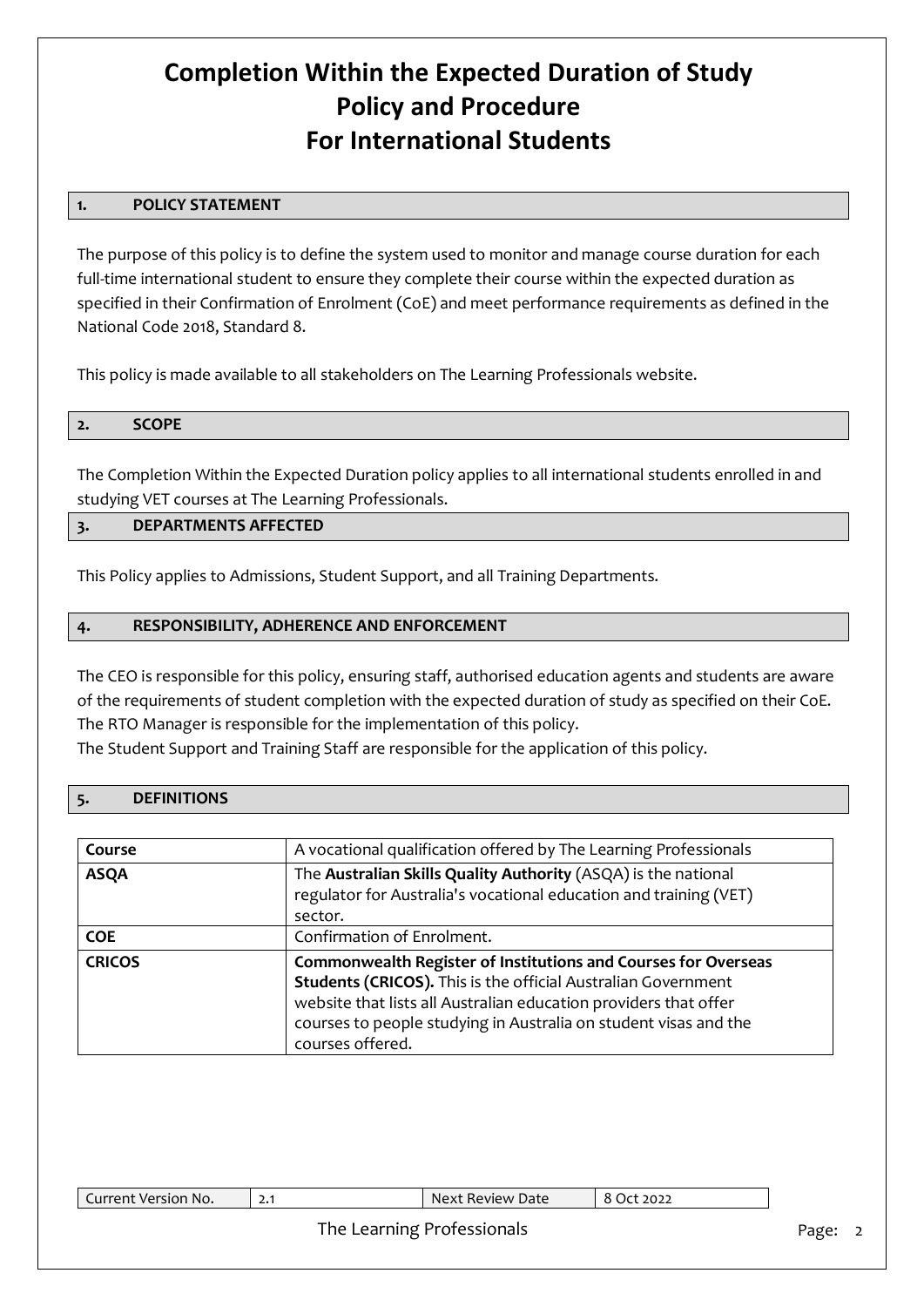### **6. PROCEDURES**

#### **6.1 Full-time course registration**

The Learning Professionals has approval from ASQA, for:

- the course contents
- the course duration, including holiday breaks
- models of study, including components delivered as distance or work-based training
- the number of ove rseas students enrolled in the course, within the limit or maximum number
	- approved by ASQA for each location; or
- arrangements with other providers (including partners) in delivering a course or courses to overseas students

#### **6.2 Completion expectation**

- 6.2.1 International students are expected to complete their course within the duration of their fulltime study, as specified on the CoE. The expected duration of the students CoE must not exceed the CRICOS registered course duration unless the circumstances are exceptional due to compassionate or compelling circumstances beyond the students' control.
- 6.2.2 The Learning Professionals will not extend the duration of the oversea student's enrolment if the overseas student is unable to complete the course within the expected duration, unless:
	- 6.2.2.1 there are compassionate or compelling circumstances, as assessed by the Learning Professionals on the basis of demonstrable evidence as specified in Clause 6.3 below; or
	- 6.2.2.2 the Learning Professionals has implemented, or is in the process of implementing an intervention strategy for the overseas student because the overseas student is at risk of not meeting course progress requirements; or
	- 6.2.2.3 an approved deferral or suspension of the overseas student's enrolment has occurred under Standard 9 (Deferring, suspending, or cancelling the overseas student's enrolment). Refer to Leave, Suspension, Deferral and Cancellation policy for details.

#### **6.3 Exceptional Circumstances**

- 6.3.1 The Learning Professionals may extend the duration of the student's course for the following exceptional circumstances:
	- 6.3.1.1 serious illness or injury, where a medical certificate states that the overseas student was unable to attend classes
	- 6.3.1.2 bereavement of close family members such as parents or grandparents (where possible a death certificate should be provided)
	- 6.3.1.3 major political upheaval or natural disaster in the home country requiring emergency travel and this has impacted on the overseas student's studies; or
	- 6.3.1.4 a traumatic experience, which could include:
		- involvement in, or witnessing of a serious accident; or
			- witnessing or being the victim of a serious crime, and this has impacted on the overseas student (these cases should be supported by police or psychologists' reports)

| Current Version No. | . ـ | Next Review Date » | 8<br>t 2022<br>$.$ ) $\tau$ |
|---------------------|-----|--------------------|-----------------------------|
|                     |     |                    |                             |

### The Learning Professionals **Page: 3** Page: 3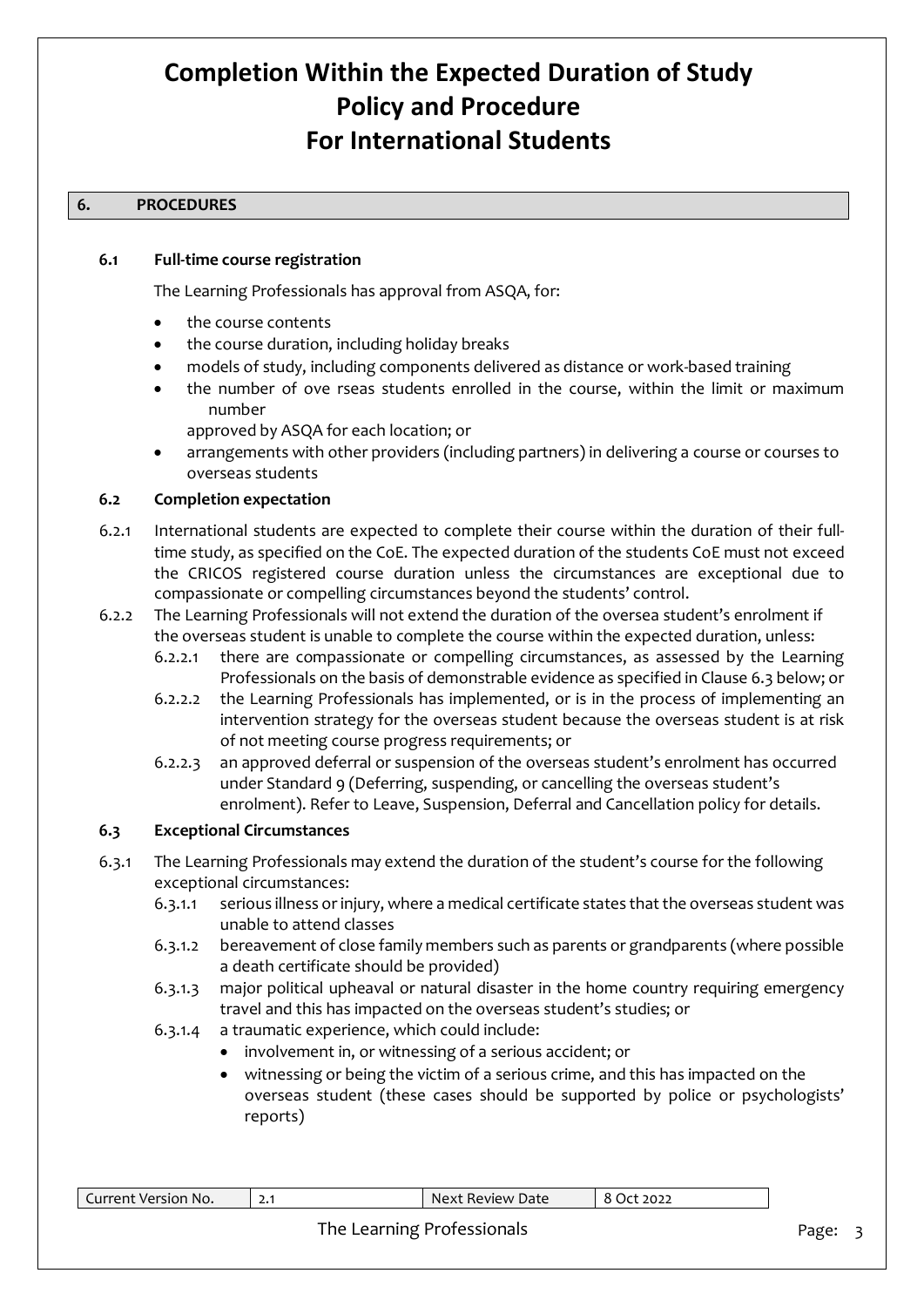- 6.3.1.5 where The Learning Professionals was unable to offer a pre-requisite unit, or the overseas student has failed a pre-requisite unit and therefore faces a shortage of relevant units for which they are eligible to enrol.
- 6.3.2 If The Learning Professionals extends the duration of the student's enrolment, it must advise the student to contact Immigration to seek advice on any potential impacts on their visa, including the need to obtain a new visa.

# **6.4 Monitoring Requirements**

- 6.4.1 A student's progress will be monitored via the Student Management System VETtrak. Where required, The Learning Professionals will take actions to make sure students can complete the course within the expected duration. The Learning Professionals must:
	- 6.4.1.1 monitor the overseas student's course progress and attendance according to the requirements of the VET sector (see Attendance and Course Progress policy and procedure)
	- 6.4.1.2 identify and offer support to those at risk of not meeting course progress or attendance requirements only extend the duration of an overseas student's enrolment in certain circumstances and advise them of potential impacts on their student visa
	- 6.4.1.3 only deliver online learning in accordance with the online learning requirements for the VET sector (see Clause 6.8 below)
- 6.4.2 By default, VET providers do not have to monitor attendance. However, they will have to monitor attendance if required as a condition of registration by the Education Services for Overseas Students (ESOS) and Australian Skills Quality Authority (ASQA).
- 6.4.3 If ASQA, requires and notifies The Learning Professionals to monitor overseas student attendance, the minimum requirement for attendance is 80 per cent of the scheduled contact hours for the course. The Learning Professionals must assist overseas students through an intervention strategy if they are not achieving satisfactory course progress, and if applicable, attendance before the overseas student's attendance falls below 80 per cent.

### **6.5 Scheduled course contact**

- 6.5.1 A full-time student load is planned as a minimum of 20 scheduled course contact hours per week, however approved students may be engaged for less than this minimum requirement due to:
	- 6.5.1.1 Compelling and compassionate reasons to reduce the study load
	- 6.5.1.2 A personal intervention strategy being implemented
	- 6.5.1.3 The student having studied extra units or planning to study extra units in another study period
	- 6.5.1.4 The student has only a few units left to complete the course, and these do not constitute a full-time load
	- 6.5.1.5 Unavailability of prerequisite units at the time they are required
- 6.5.2 The average full-time student training delivery schedule is based on a minimum of 20 scheduled face to face hours per week broken down as follows:
	- Day  $1 5.5$  Hours of theory training
	- Day 2 8 Hours of practical training
	- Day  $4 6.5$  hours of theory and practical training
- 6.5.3 Note All scheduled classroom training during the COVID19 Social Distancing will be conducted online.

### **6.6 Visa extension**